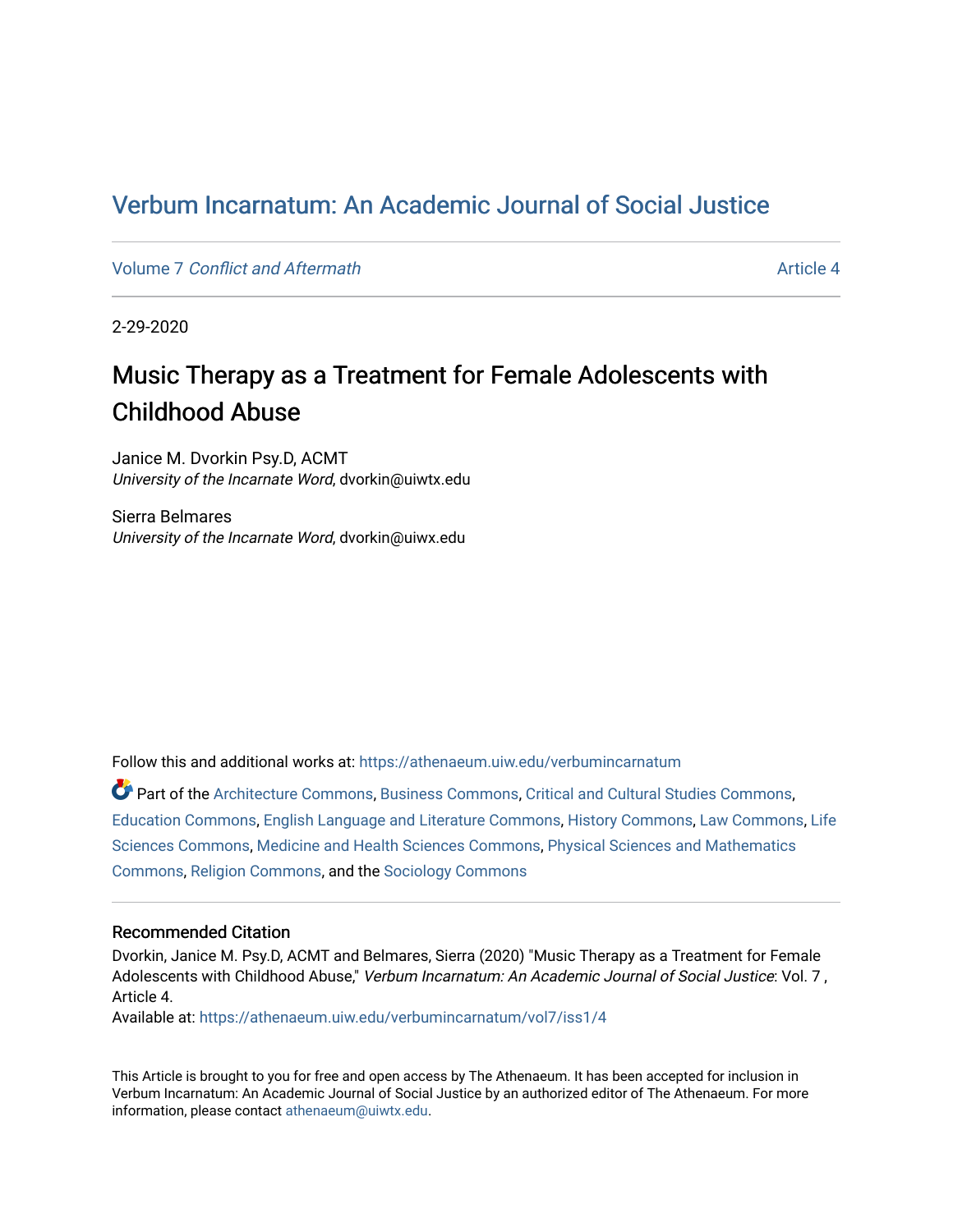# Music Therapy as a Treatment for Female Adolescents with

# Childhood Abuse

Janice Dvorkin and Sierra Belmares

*University of the Incarnate Word*

#### **Abstract**

This article describes using music therapy as a modality for helping an adolescent who has PTSD from childhood abuse. Adolescence is a difficult period during the life span. The second stage of separation/individuation provides challenges almost all adolescents. It is often difficult to distinguish adolescent behaviors as normal or pathological. This article contains a description of typical adolescent behaviors and the therapy needs of an adolescent who is experiencing the consequences of PTSD. In terms of Social Justice, this article focuses on the communicative need to help abused children as soon as possible. To explain why receptive music therapy is an effective therapy for this population, there is a case study included.

### **Introduction: Trauma and Its Effect on Adolescent Development**

Much literature has focused on the treatment of adult females who were emotionally and physically abused during childhood. The idea is that these experiences were repressed until they were adults. Most literature on trauma includes ways to work with adults in verbal therapy (therapy using words) and children in play therapy (games, imaginary play). Rogers points out that "the consequences of abuse and neglect and the interrelationship between childhood abuse and mental health problems in adulthood have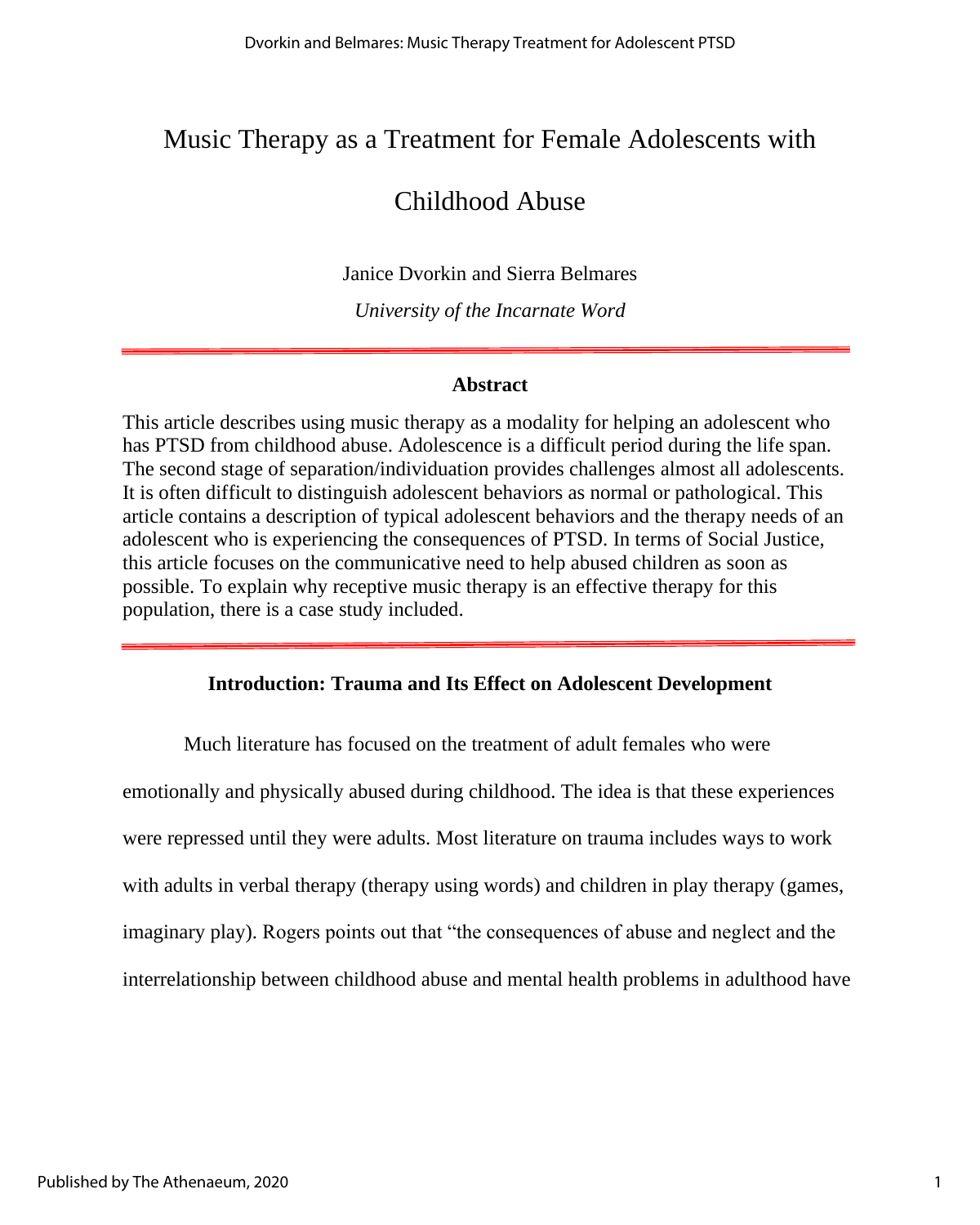been well documented."<sup>1</sup> Because of brain development, adolescents require techniques that are concrete, but designed for an older child. Many victims of trauma have had the average developmental tasks interrupted by emotional, physical, and familial injuries. Therefore, children who have PTSD often attempt to work through life-span requirements with the hinderance of their traumatic experiences. These behaviors increase during adolescence (ages 12-18). However, the aggressive and extreme acting-out behaviors of adolescent females who were abused as young children have led to interference in the job of using adolescence for developing close relationships, participating in peer relationships without violence, forming identity, and allowing themselves to learn how to handle the panic and anger that arises when the parental relationship exacerbates in the second stage of separation/individuation. At the same time, these adolescents are struggling to meet the tasks of identity formation and learning about intimacy.

"For PTSD to be diagnosed," Penny Rogers writes, "the child or young person will have directly experienced or witnessed another experience trauma." She continues, "The traumatization causes profound vulnerability and vigilance, [that] typically continues into adulthood…The hypervigilance that these children and younger people develop can impact on their capacity to learn. The child may be diagnosed with depression, especially where their abuse has not been previously disclosed."<sup>2</sup> In addition,

<sup>&</sup>lt;sup>1</sup> Penny Rogers, "Children and Adolescents with PTSD and Survivors of Abuse and Neglect," in *Guidelines for Music Therapy Practice in Mental Health*, ed. Lillian Eyre (Gilsum, NH: Barcelona Publishers, 2013), 313-336, 315. 2 *Ibid*., 314.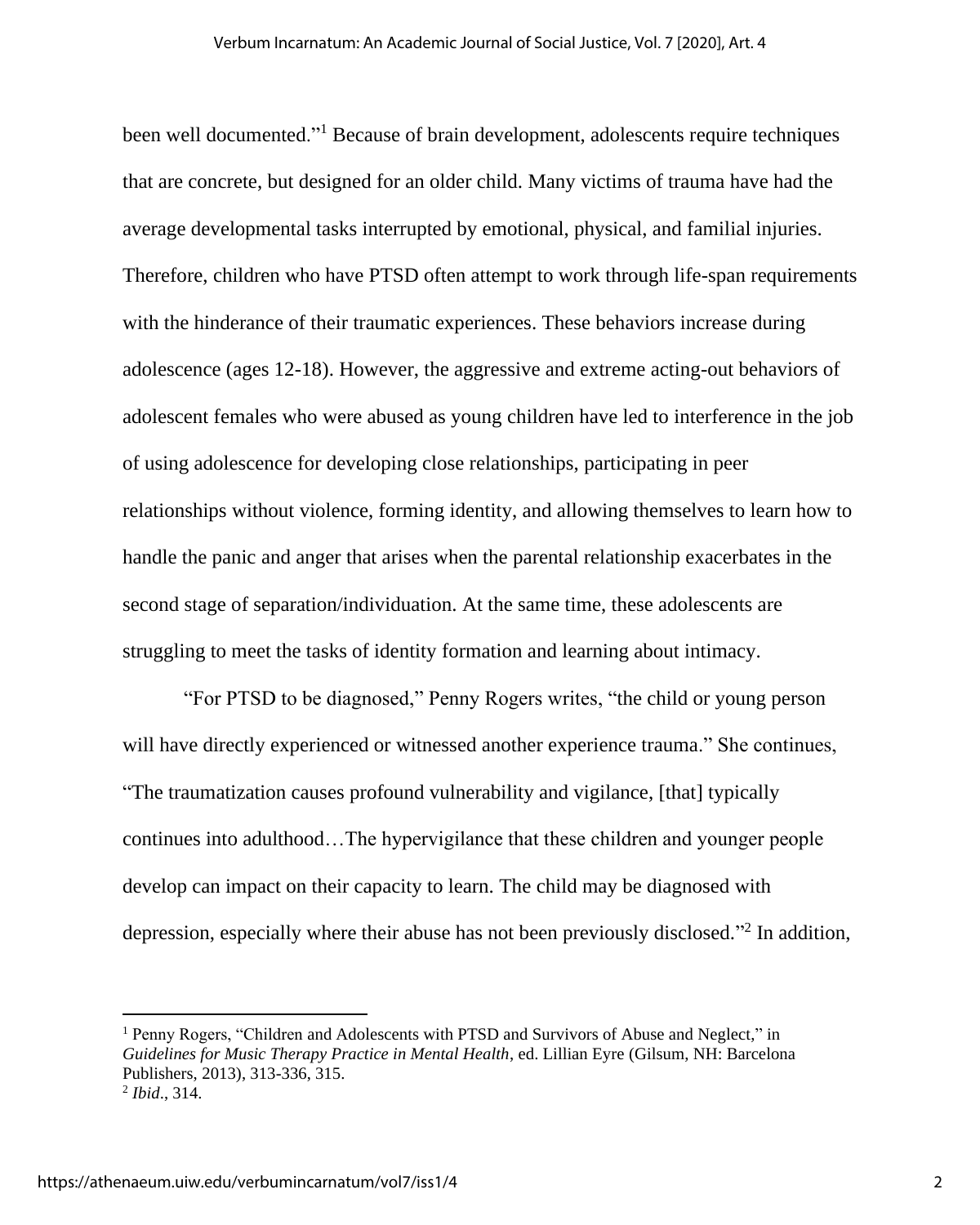there is confusion about how to participate in peer relationships without aggression and/or sexual acting out. "In recent years, researchers have noted that the PTSD model is not a perfect fit for the after-effects of abuse, and they proposed another conceptualization referred to as Complex, or Developmental PTSD. This model stresses the developmental implications of abuse especially in terms of the alteration of fundamental aspects of personal and interpersonal development.<sup>3</sup> Pursuing therapy during adolescence offers an opportunity to prevent development of acting out the abuse and to learn ways to understand and cope with normal adolescent development situations in school and at home. Music that becomes important during adolescent stages can be used as a means of expressing the problems of abused children and adolescents. It aids them in coping with the developmental situations faced by every adolescent. The music part of the therapy offers a way to express what the child's experience was, how it is experienced in the present, and how to cope with the distress that has been maintained.

#### **Music Therapy and Its Efficacy with Traumatized Female Adolescents**

Music creates an intimate experience between the adolescent and the music. The adolescent feels understood as there is a homeostasis between the person and the music environment. Music therapy offers a way to reach the adolescent with music that is part of their developmental age and yet focuses on the pains, frustrations and confusion of

<sup>3</sup> *Ibid*., 315.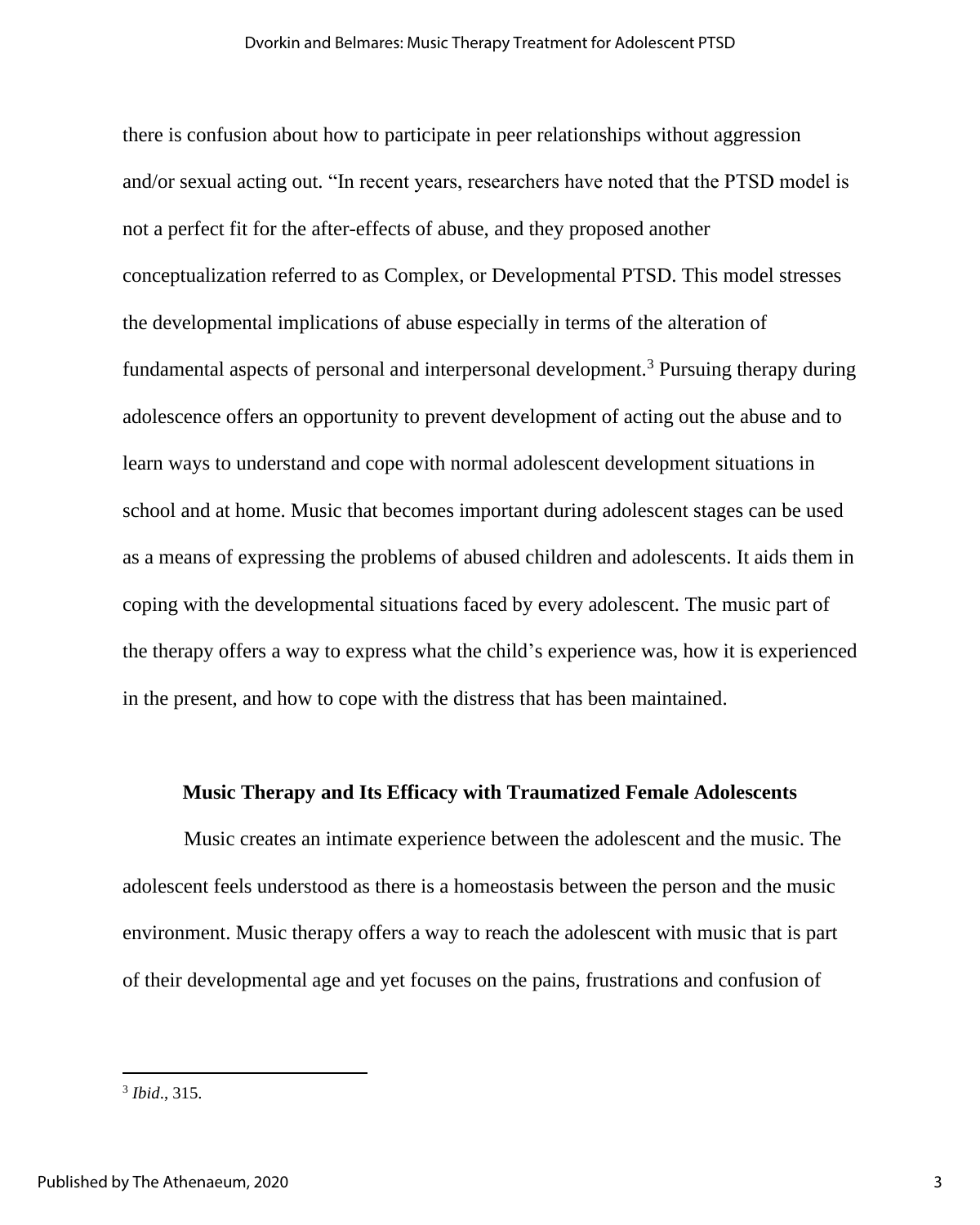what they are experiencing. By offering a way for the adolescent to understand how their trauma has affected them, music therapy provides a vehicle for problem-solving and coping with peers and parental figures. Rogers shares Austin's belief that "music therapy is a logical form of treatment for adolescents, as it plays such a central component in their lives, providing them with object consistency and a means of self-expression and selfidentity." <sup>4</sup> Music therapy can bridge an individual's defense mechanisms and reconnect bodies and minds that were separated during trauma due to the effects of hearing on modulation of the basal metabolism, respiration on movement and heart rate.<sup>5</sup>

The technique used in this case is receptive music therapy, a type of therapy wherein the music is pre-composed, often recorded and heard by the client. "In receptive music therapy, reactions in vocal music are very often more direct, emotional, and personal than to instrumental music. We are generally sensitive to vocal timbres. For each one of us, some voices are unbearable and others touch us very profoundly. This peculiar sensitivity can make the choosing of the musical pieces in receptive music therapy difficult."<sup>6</sup> In the following case study, this adolescent was fixated on not being able to "find the words." Receptive music therapy facilitated her finding words by choosing the songs with those words and images. Other techniques, such as improvisation and non-song music were attempted several times, but were strongly resisted.

<sup>4</sup> *Ibid*.

<sup>5</sup> For a concise summary of scholarship on this topic, see Rogers, "Children and Adolescents," 316.

<sup>6</sup> Gabrielle Fruchard and Edith LeCourt, "Music Speaks of a Story," in *Psychodynamic Music Therapy*, ed.

S. Hadley (Gilsum, NH: Barcelona Publications, 2003), 241-253, 242.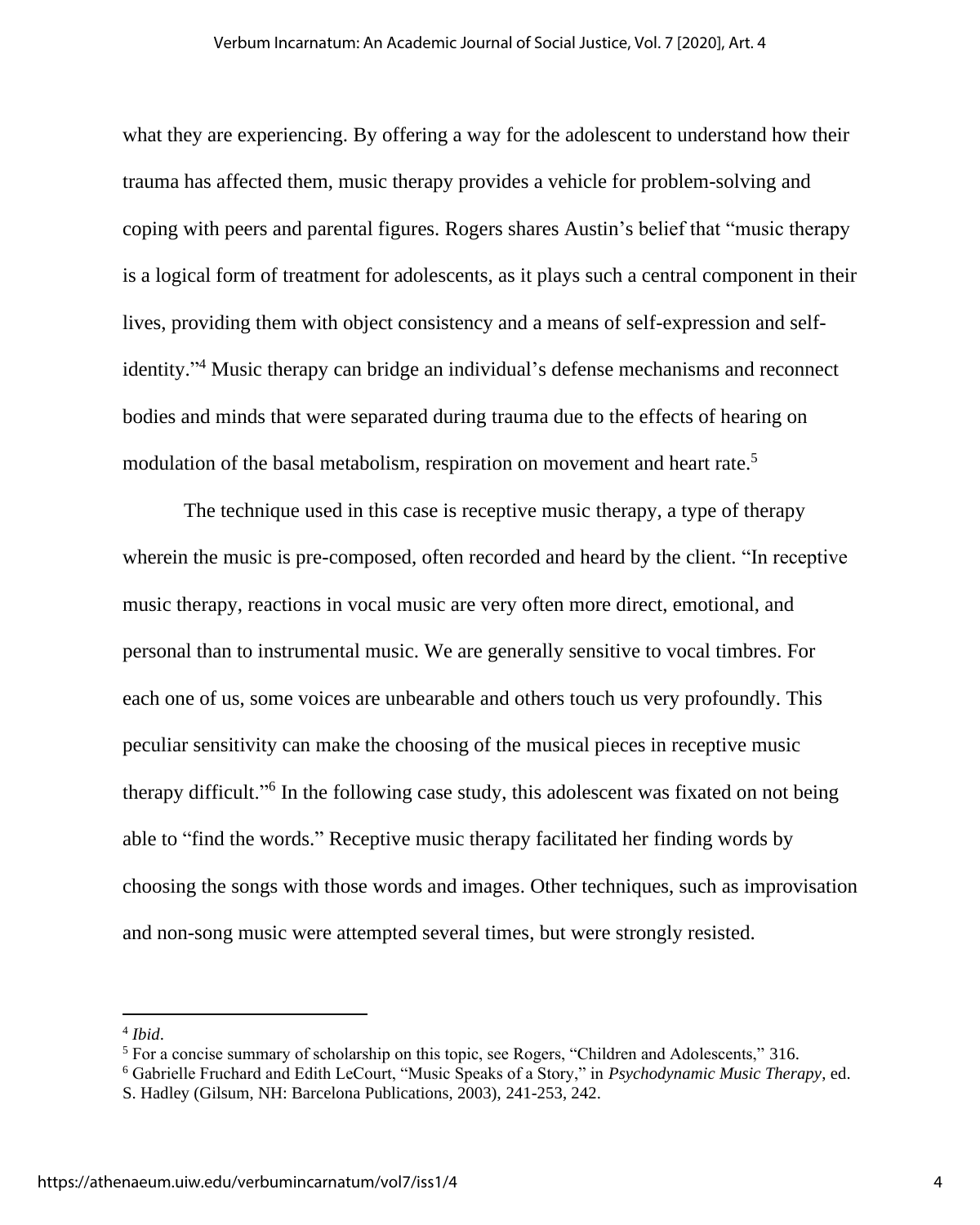Because of the strong countertransference response by the therapist, literature resources emphasize the need for the therapist to receive supervision when working with this population. "Supervision [can be described as] a space into which the supervisee brings their thought and feelings about particular aspects of their clinical work. The space allows supervisor and supervisee to think together about the client, or about other issues relating to their role as a clinician."<sup>7</sup>

#### **A Case Study**

This paper is based on the music therapy work with a female from eleven to thirteen years old. It is centered on the song choices which demonstrate the process which followed her change in her attitude and mood as the reflection of her behavior was put onto the songs. She had been coming for three years to the Music Therapy Center, housed on the campus of a mid-sized university. She attended sessions once a week for 50 minutes. At the time that she began music therapy sessions, she was beginning to imitate the extreme violence and inappropriate sexual behavior of her older sister, who is two years her senior.

She and her sister have lived with their grandmother after their removal from their parents by family court. Her first year in music therapy illustrated a lack of trust and fear

<sup>7</sup> For a fuller explanation of this process in working with a traumatized patient, see Louise Lang, *et al*., "Processes in Listening Together—An Experience of Distance Supervision of Work with Traumatised Children," in *Music, Music Therapy and Trauma: International Perspectives*, ed. Julie Sutton (London: Jessica Kingsley Publishers, 2002), 211-230.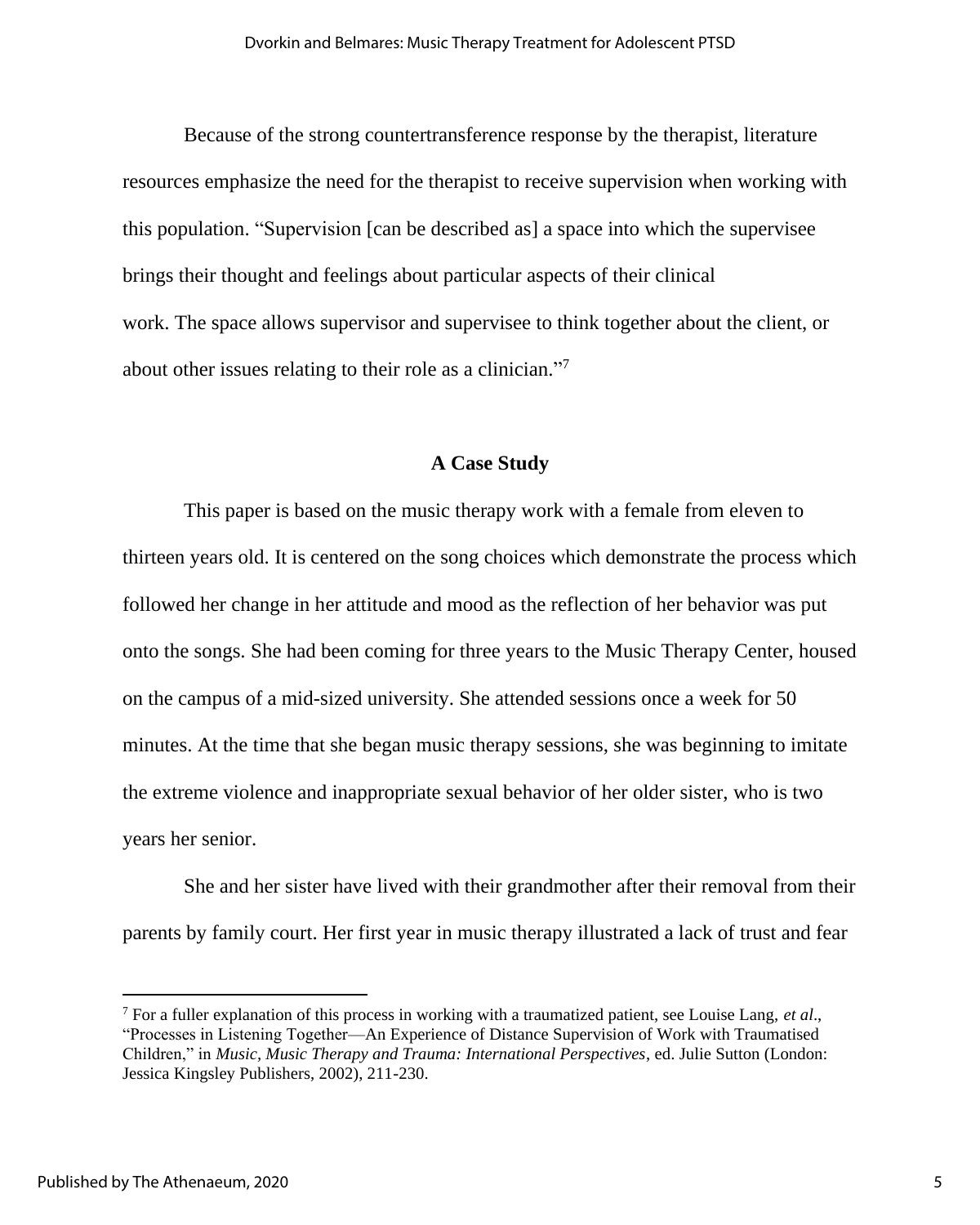of therapy by avoiding music and insisting on play therapy. However, after one year, she began to tolerate looking at her behavior through songs that addressed self-expression of anger, confusion in social problem-solving, and suggestions of resolutions to her concerns. She began to listen to songs brought to the session by the therapist. Slowly, she began to bring songs to the music therapy session. She would choose verses in songs that were meaningful to her.

Initially, her music therapist helped her develop a playlist of songs that addressed problem areas. A recurring theme of empowerment involved choosing songs sung by female singers that addressed motivation, strength and "finding her path" (a term she created). She chose songs such as "Elastic Heart" performed by Sia, "Unwritten" performed by Natasha Beddingfield, and "Rise Up" performed by Andrea Day. Up until this time, singing was described as "too painful." "Elastic Heart" was the first song she and her therapist sang together. For motivation, songs such as "Elastic Heart," "Breathing" performed by Ariana Grande and "Believer" performed by Imagine Dragons were emphasized. Here are the lyrics for these three songs.

#### Elastic Heart

Another one bites the dust But why can I not conquer love And I want it and I wanted it bad But there are so many red flags And let me be clear, I trust no one. You did not break me I'm still fighting for peace.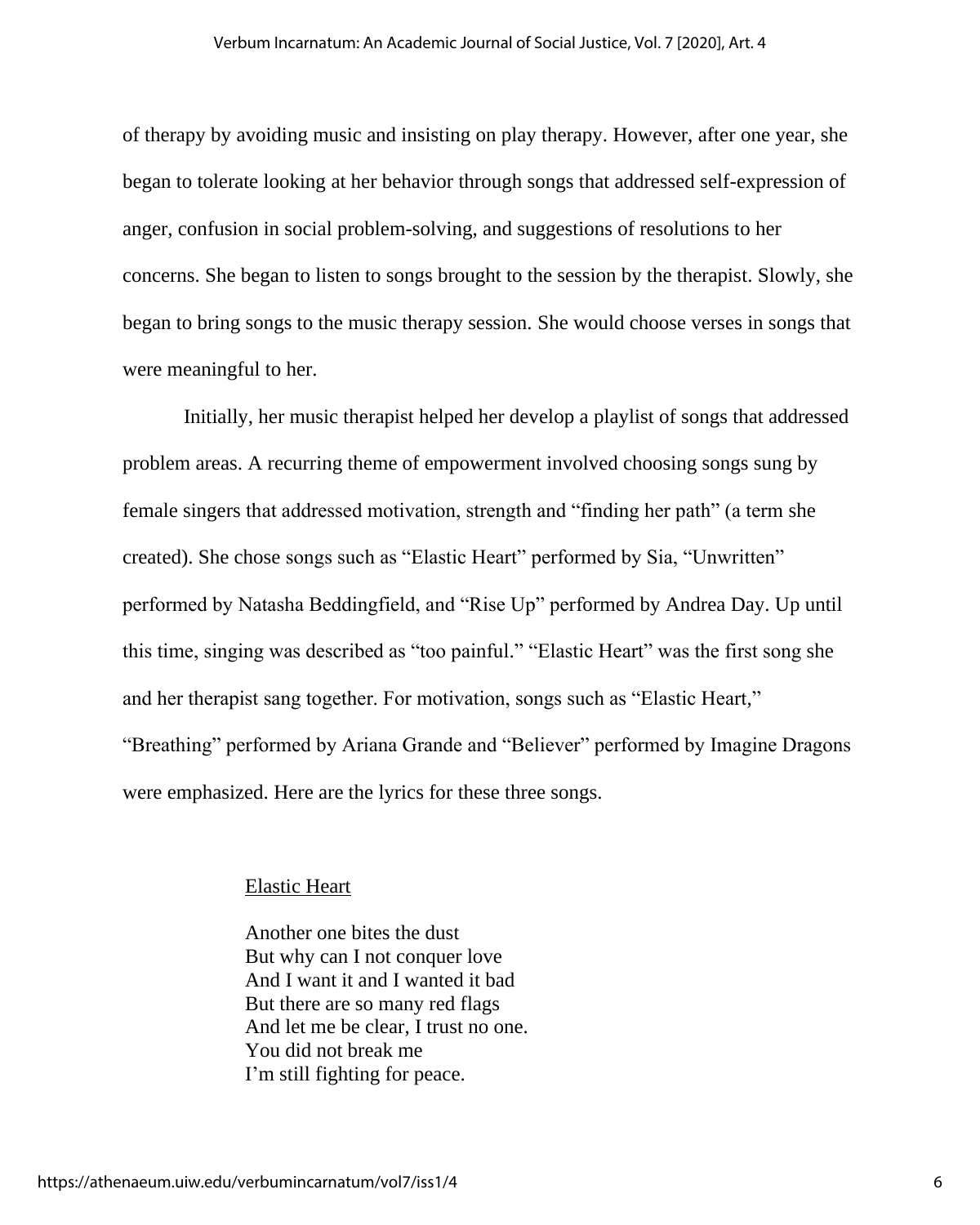Well, I've got a thick skin and an elastic heart But your blade it might be too sharp I'm like a rubber band until you pull too hard But I may snap when I move close, But you won't see me fall apart 'Cause I've got an elastic heart.

### Unwritten

I am unwritten, can't read my mind, I'm undefined I'm just beginning, the pen's in my hand, ending unplanned Staring at the blank page before you Open up the dirty window Let the sun illuminate the words that you could not find Feel the rain on your skin No one else can feel it for you Only you can let it in No one else can speak the words on your lips Drench yourself in words wide open Today is where your book begins. The rest is still unwritten.

# Believer

I'ma say all the words inside my heard I'm fired up and tired of the way that things have been Don't tell me what you think that I cant the sail, I'm the master of my sea I was broken from a young age Taking my sulking to the masses Singing from heartache from the pain Seeing the beauty through the pain You made me a believer You break me down, you build me up Hoping my feelings, they would drown But they never did, ever lived, ebbing and flowing Inhibited, limited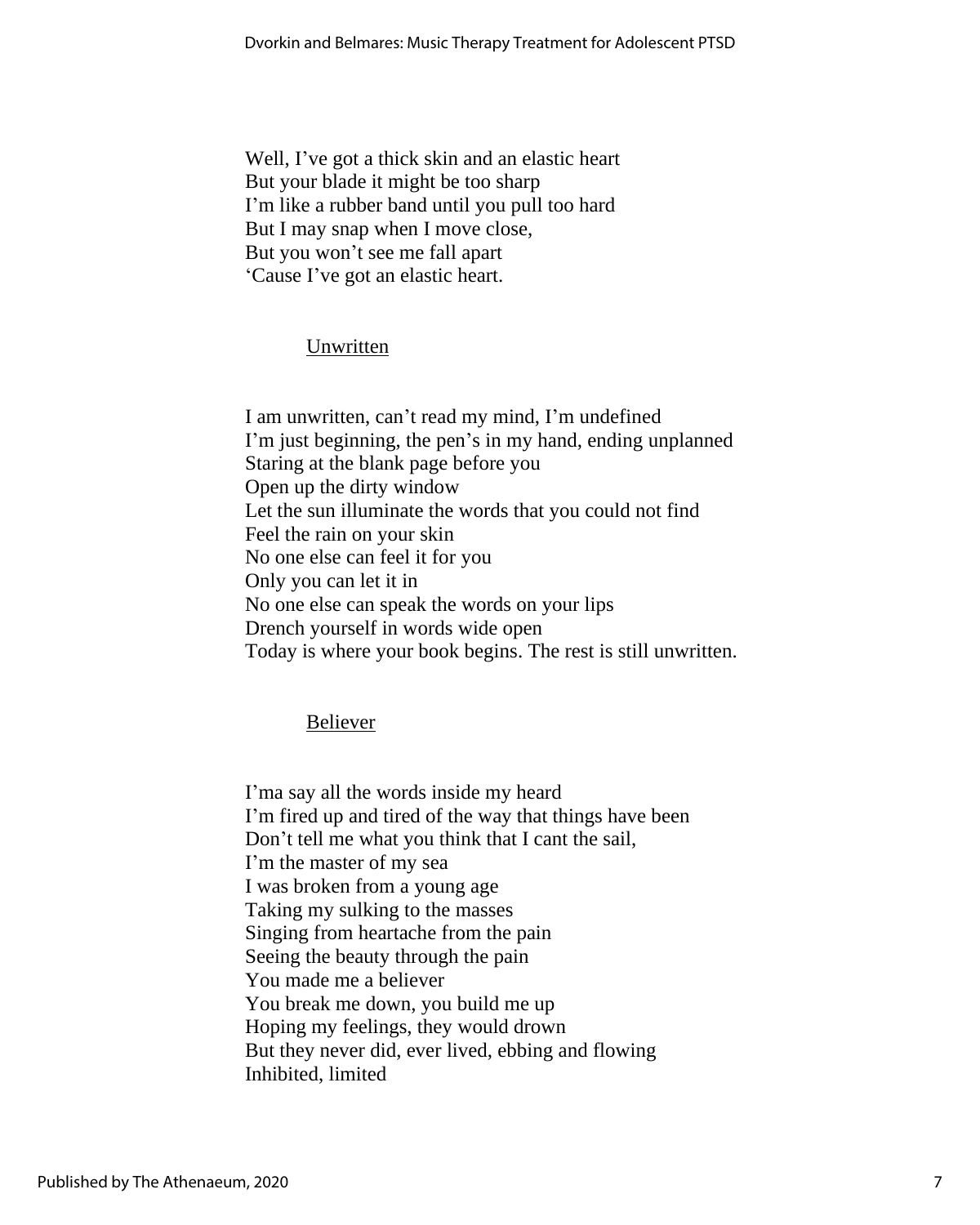'til it broke up and it rained down like pain.

To work on strength, songs such as "Rise Up" were a focus. I will now play the lyrics.

### Rise up

When the silence isn't quiet And it feels like it's getting heard to breathe And I know you feel like dying But I promise we'll take the world to its feet And move mountains And I'll rise up I'll rise like the day I'll rise up I'll rise unafraid I'll rise up And I'll do it a thousand times For you.

In her third year, the patient had brought in a song for the therapist and her to sing at the beginning of the session regarding "finding her path" called "Breakaway." This song's lyrics related to identity formation and her conflict regarding seeing her parents, and her residual anger towards them. It is also an attempt at compromise. She wants to breakaway from the way things are now, but still have her family and friends with her. This song expressed her "wish is to be able to fly, change and breakaway, but not forget the ones that she loves." This song choice is an indication that she does not need to use the music to urge herself to change. Instead she could sing of the details of the type of changes that needed to be made. Here are the lyrics.

# Breakaway

# Grew up in a small town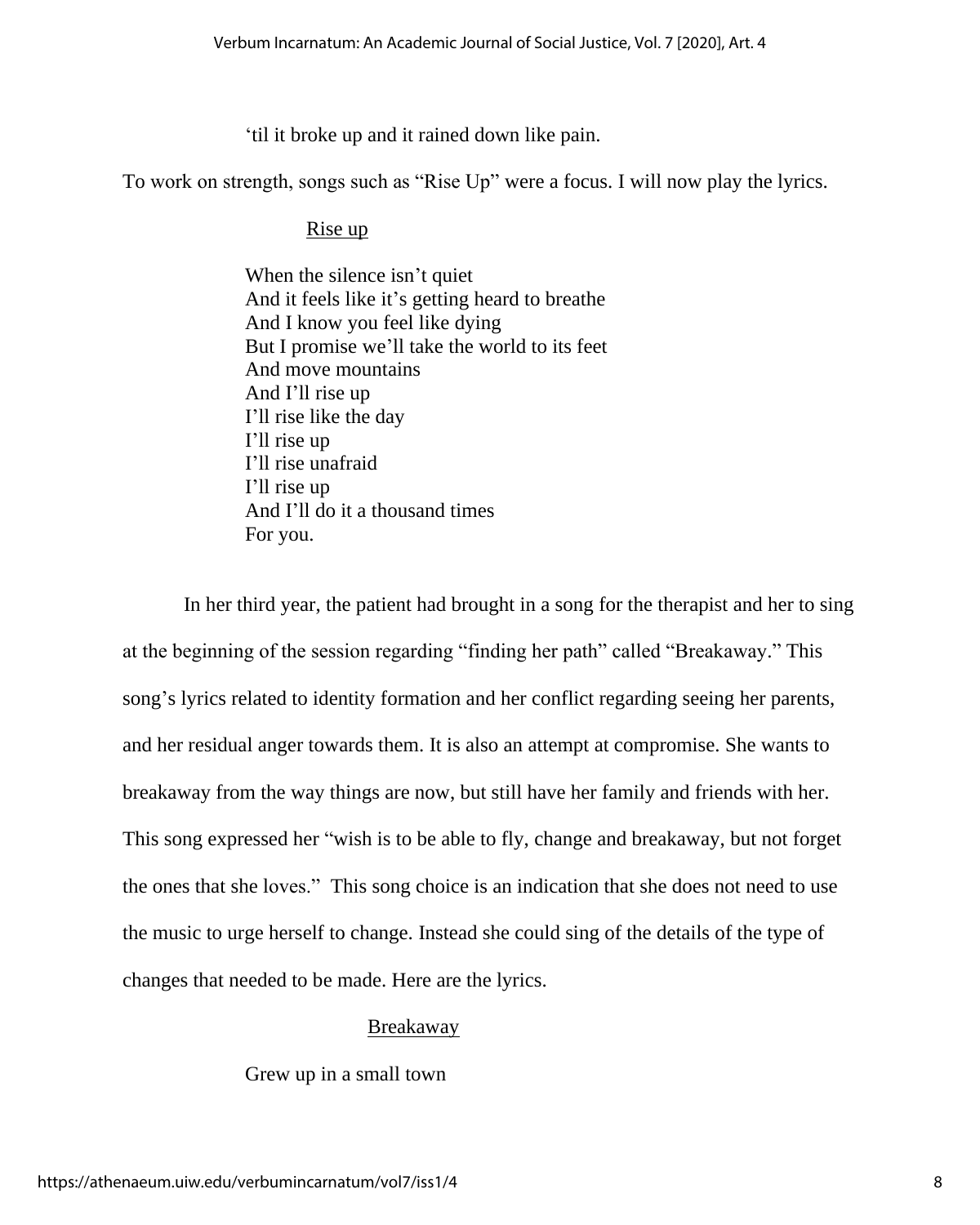And when the rain would fall down I'd just stare out my window Dreamin' of what could be And if I'd end up happy I would pray Trying hard to reach out But when I tried to speak out Felt like no one could hear me Wanted to belong here But something felt so wrong here So, I pray, I could breakaway I'll spread my wings, and I'll learn how to fly I'll do what it takes till I touch the sky And I'll make a wish Take a chance Make a change And breakaway Out of the darkness and into the sun But I won't forget all the ones that I love I'll take a risk Take a chance Make a change, and breakaway Want to feel the warm breeze Sleep under a palm tree Feel the rush of the ocean Get on board a fast train Travel on a jet plane Faraway. And breakaway I'll spread my wings, and I'll learn how to fly I'll do what it takes till I touch the sky And I'll make a wish, take a chance, make a change And breakaway Out of the darkness and into the sun I won't forget all the ones that I love I gotta take a risk, take a chance, make a change.

These songs also continued to maintain a safe relationship with her therapist. They

stressed how she would frequently look towards running away as the solution to a

dysfunctional family or environment.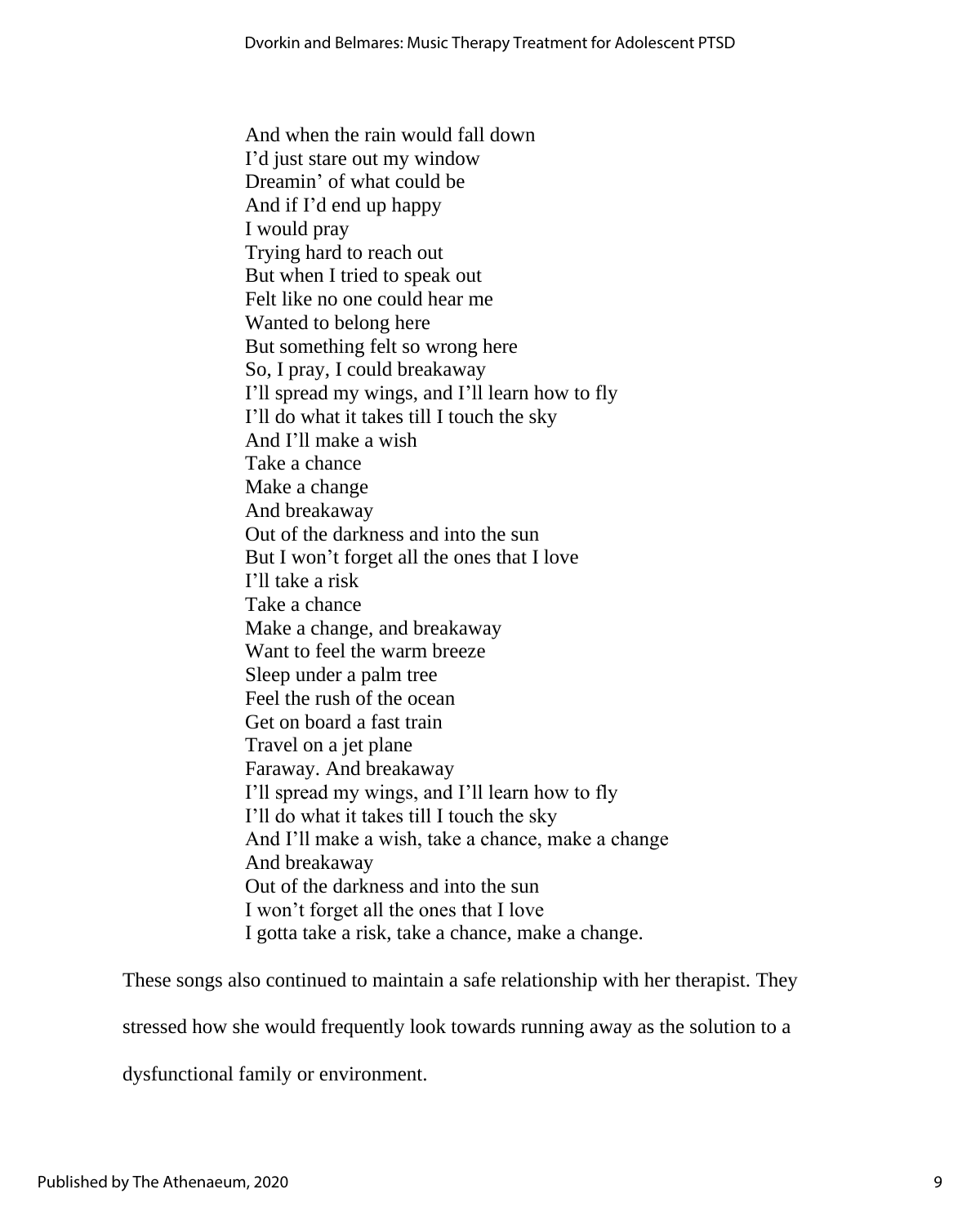For the past year and a half, this patient has looked forward to her therapy sessions, as she realized she could walk in describing her real-life situations and find music that contained her emotions and inner experiences. The music therapy session served as a transitional object. A child's inanimate object substitutes for the mother, often used by the child to receive comfort, but also to accept a child's anger.<sup>8</sup> This was the communication for which she was looking. The music of all of these songs had a marked rhythm and loud, strong melodic line. It reflected the depth of her emotional needs and intense desire to change herself and her environment. Song structure offered her a contained, organized way to express her problems and feel like she was able to communicate what was upsetting to her. This newfound ability to talk to her grandmother in family sessions led to the awareness of poor judgment in her interpretation of people's relationships with her. As she was separating, she is presently becoming aware of her intense need to receive care from others. Therefore, she could remain calmer, more focused in school and have a way to communicate her concerns with her grandmother. She did not have to choose between seeing her relationships as a victim or aggressor. Instead, she could use her new concrete feeling of strength to consider how to cope with her interpersonal concerns and problems. As with any adolescent, she would waver between dependence and being independent in her choices about how to react to her environment. But her choice of music on her playlist continued to communicate what she

<sup>8</sup> John Bowlby, *Attachment and Loss, Volume 1* (New York: Basic Books, 1983), 309-12.